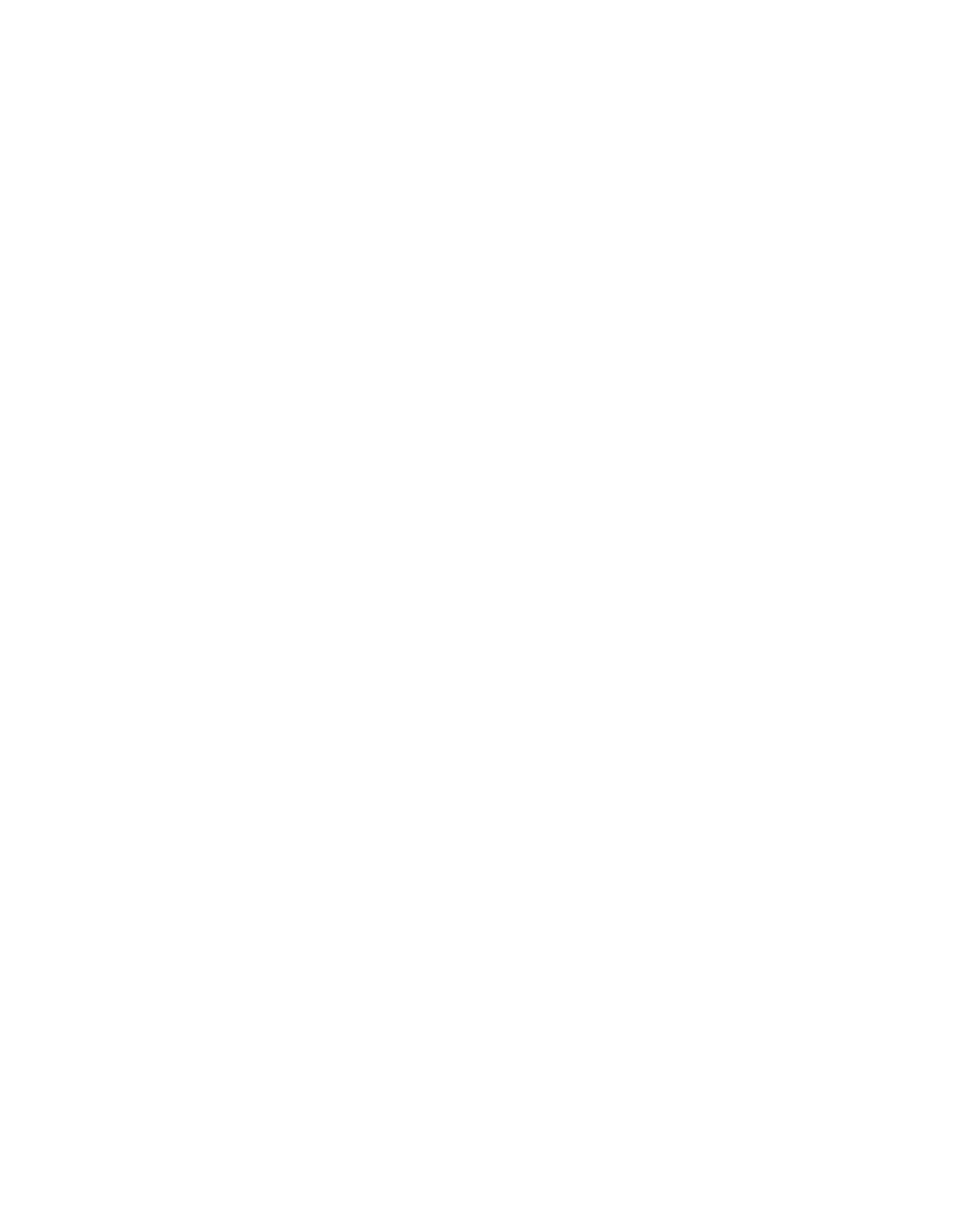#### **Mission of RTC**

To encourage and promote the development of a balanced, efficient and affordable regional transportation system to meet the mobility and accessibility needs of people and goods, within and through this region, and minimize transportation-related air pollution.

#### **RTC Board of Directors**

#### *Ex-officio Members*

#### **Legislative Mandate**

Federal and State laws mandate regional transportation planning and decision making as a pre-requisite for use of Federal and State transportation investment funds. The RTC acts as the Metropolitan Planning Organization (MPO) under Federal law [\(Title 23, USC 450\)](http://www.gpo.gov/fdsys/granule/CFR-2004-title23-vol1/CFR-2004-title23-vol1-part450/content-detail.html) and the Regional Transportation Planning Organization (RTPO) under State law (RCW [47.80\)](http://apps.leg.wa.gov/rcw/default.aspx?cite=47.80&full=true). The RTC carries out the duties of an MPO and RTPO on an annual basis and ensures compliance with all applicable Federal and State regulations.

#### **Functions**

The RTC's 1992 [lnterlocal Agreement](http://www.rtc.wa.gov/agency/docs/RTC-Interlocal19920701.pdf) establishes the organization's responsibilities and select functions are highlighted as follows:

- Maintain a process for developing plans and programs that consider all modes of transportation and is continuing, cooperative, and comprehensive.
- Ensure that interstate transportation issues are coordinated between Washington and Oregon. Develop and adopt [a Regional Transportation Plan](http://www.rtc.wa.gov/programs/rtp/) that is consistent with the comprehensive plans of the counties, cities, and towns within the region and the state transportation plans.
- **Develop a [Transportation Improvement Program](http://www.rtc.wa.gov/programs/tip/) for the area.**
- Provide citizens, affected public agencies, representatives of transportation departments, and other interested parties with a reasonable opportunity for comment on the long range plan.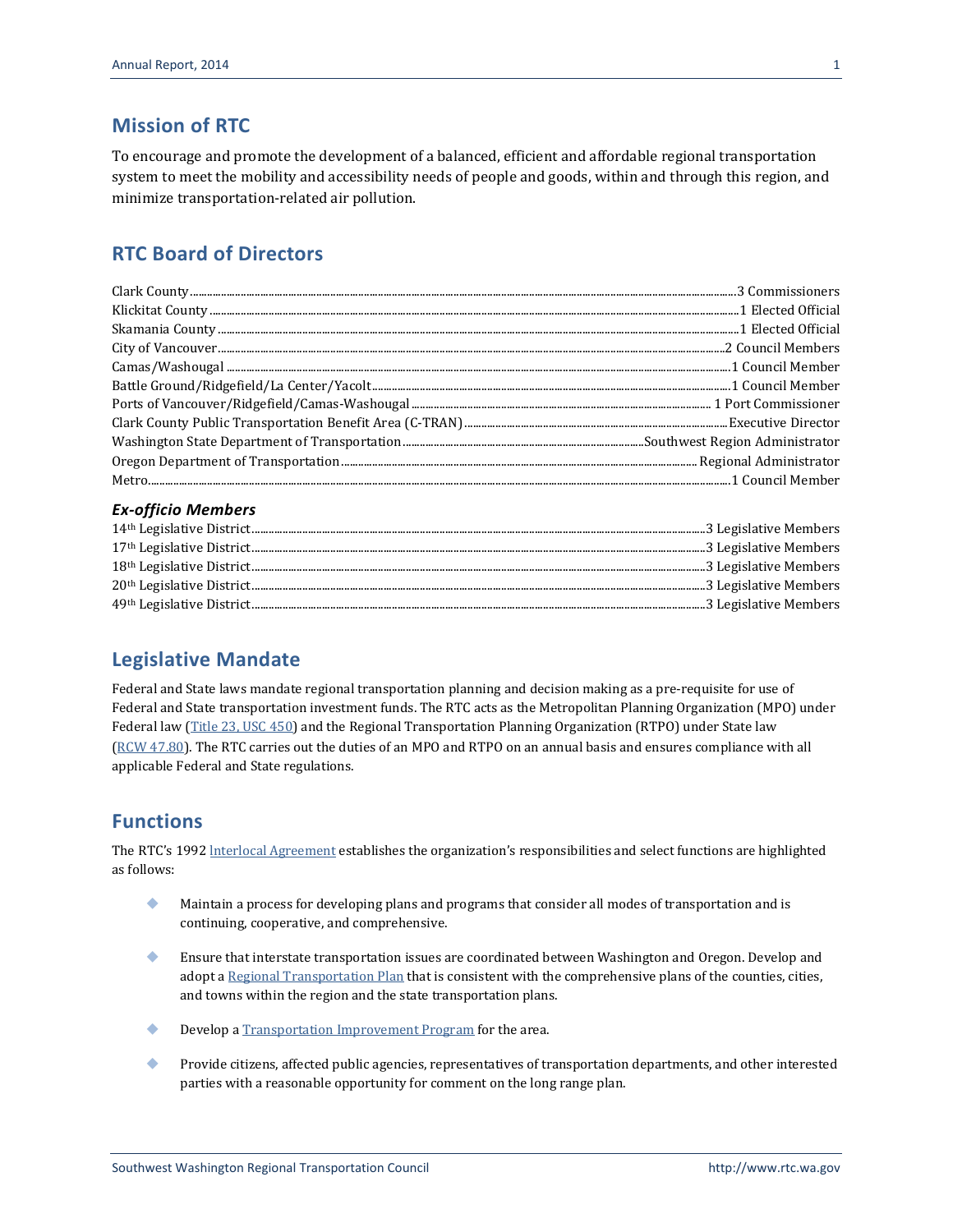Through 2014, RTC delivered a host of major regional plans and recommendations designed to advance smart investments in regional transportation systems over the coming decades.

#### **Regional Planning**

One of RTC's most important roles is to develop a [Regional Transportation Plan](http://www.rtc.wa.gov/programs/rtp/) for Clark, Skamania and Klickitat counties. The RTC updates these plans at least every four years to reflect changing populations, demographics, traffic conditions, economic forecasts, and other factors, such as new technologies, that affect the three county region's transportation investment needs.

Regional Transportation Plans were developed and adopted by the [RTC Board](http://www.rtc.wa.gov/agency/board/) of [Directors](http://www.rtc.wa.gov/agency/board/) for both Skamania and Klickitat counties in May 2014, and the updated *Regional Transportation Plan for Clark County* was adopted in December 2014.

Since the most recent Regional Transportation Plan updates in 2011, the region has invested over \$324 million in transportation projects. As a result, the region is in a better position to handle past and forecast growth and to sustain a vibrant and resilient economy. The RTC region needs to invest at least an additional \$2 billion in strategic regional transportation investments (not including an upgraded bridge crossing) over the next 20-years in order to keep pace with growth and economic expansion planned within region.

## **Changing Trends**

RTC spent considerable effort in 2014 looking over the horizon and evaluating the future demographic and transportation trends that will affect our region over the next 20-years. Among the most notable trends are:

- Clark County's population is aging, with the 65 and older population expecting to more than double by 2035 and account for 1 of 5 persons in the county.
- Clark County's population is becoming more diverse, with the minority population increasing from just below 5% in 1980 to nearly 20% today. This trend will continue and likely accelerate over the coming decades.
	- ◆ Demand for travel will increase along with population growth in the county, including travel to Oregon.
	- Increasing travel demand will continue to outpace the expansion of the transportation system, increasing the amount of congestion experienced on Clark County roadways.

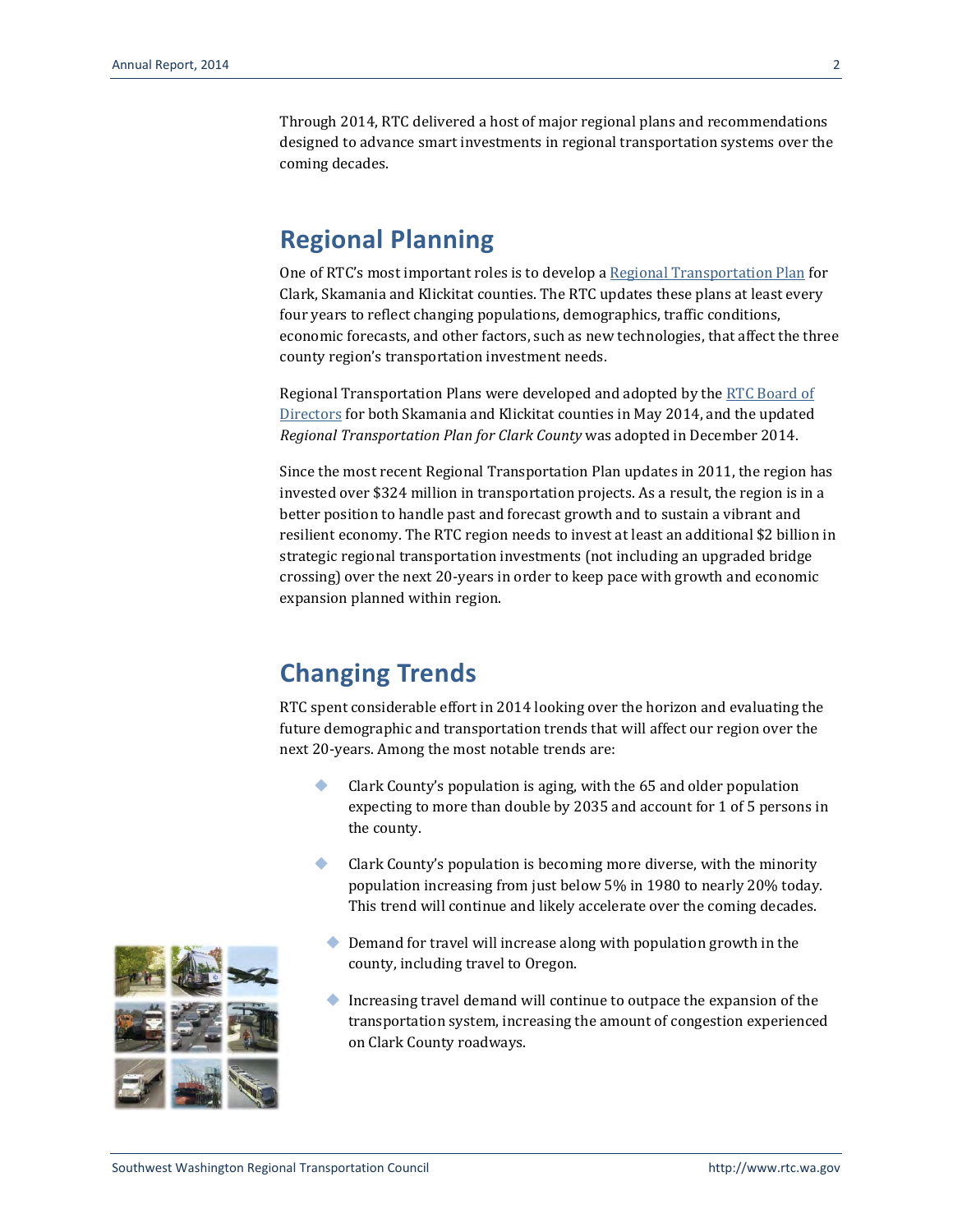

## **2014 Top Line Results**

The remainder of the report highlights major 2014 Work Program accomplishments, each of which supports regional progress towards investing and building the systems and infrastructure needed to handle future population growth and to sustain a vibrant and resilient economy. The results are reported by line of business as follows:

- **1.** Grant and Project Funding;
- **2.** Regional Planning;
- **3.** Technical Services;
- **4.** Regional Partnerships and Collaboration; and
- **5.** MPO Administration.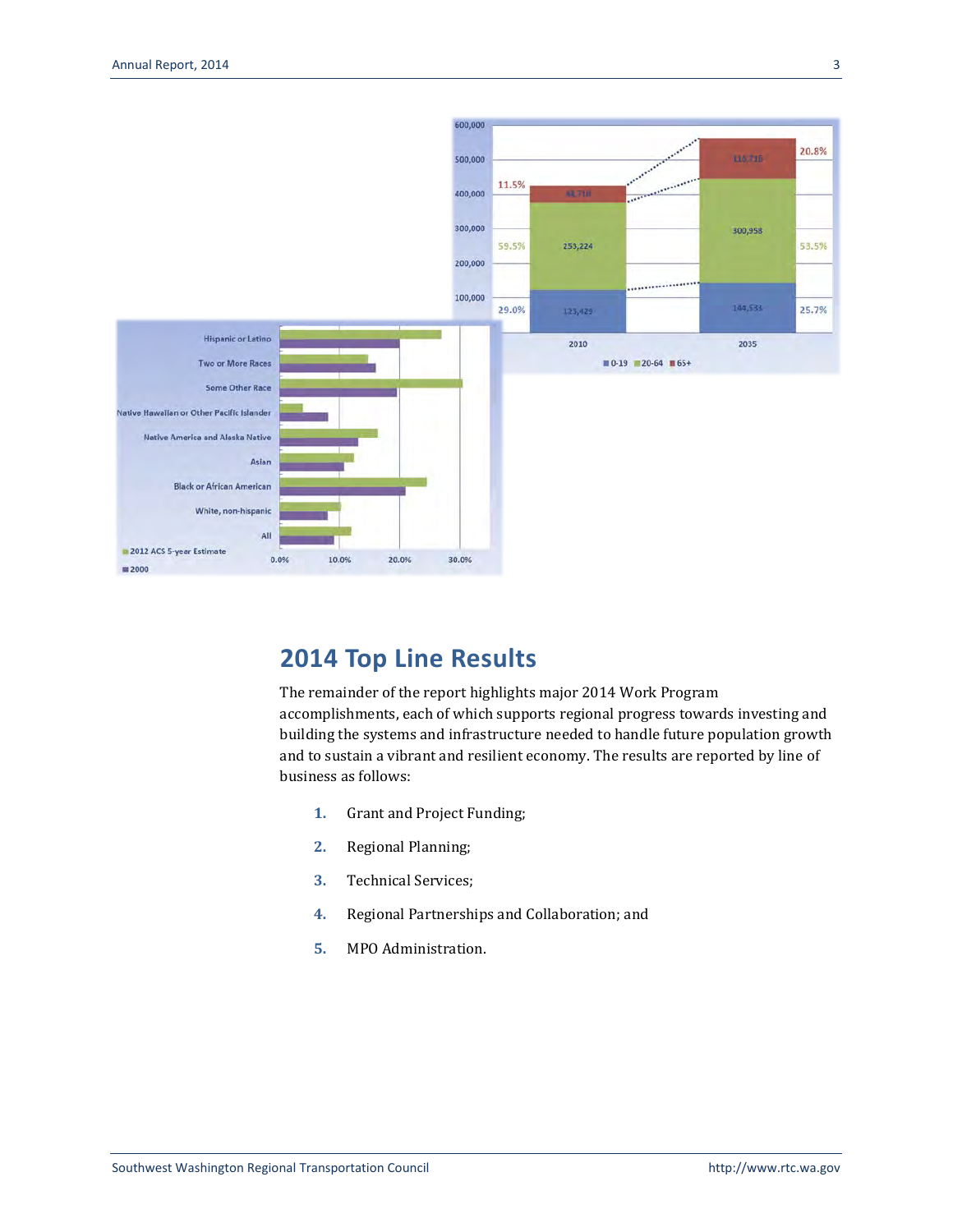# Grant and Project Funding

## **Grant Project Awards**

The RTC administers the largest annual seed investment grant fund in Clark County. On average, the investment fund awards \$10 million in competitive grants for regional roadway improvements each year. In 2014, th[e RTC Board of Directors](http://www.rtc.wa.gov/agency/board/) awarded 15 grant awards equaling \$9.7 million in investment.

Over the past 8-years, the RTC has awarded over \$86 million in grant awards. It is believed these seed investment dollars are further leveraged, creating a multiplier effect of hundreds of millions in regional street investments being catalyzed by the RTC investment fund over the past decade.

#### **2014 Grant Awards**

|             |                                                             | Program # Jurisdiction | <b>Project Name/Description</b>                          | <b>Phase Year</b> |          | <b>CMAO</b> | Total       |
|-------------|-------------------------------------------------------------|------------------------|----------------------------------------------------------|-------------------|----------|-------------|-------------|
| <b>CMAQ</b> |                                                             | <b>WSDOT</b>           | Vancouver Urban ITS Device Infill                        | PE.               | 2017     | \$65.600    | \$80,000    |
|             |                                                             |                        | Installation cameras and detection devices               | CN                | 2018     | \$651.900   | \$795,000   |
|             | WSDOT<br>SR-503, Fourth Plain to Main St. ITS Device Infill |                        | PE                                                       | 2017              | \$32.800 | \$40.000    |             |
|             |                                                             |                        | ATIS device infill and communications                    | CN                | 2018     | \$274.700   | \$335,000   |
|             |                                                             | Clark                  | Signal, Timing, Evaluation, Verification and Enhancement | PE.               | 2017     | \$160,000   | \$200,000   |
|             |                                                             | County                 | Install ITS devises, collect and analyze data, retime    | <b>CN</b>         | 2018     | \$760.000   | \$950.000   |
|             |                                                             | Washougal              | 32nd St. Active Traveler Information Feasibility         | <b>CN</b>         | 2017     | \$40.000    | \$47.000    |
|             |                                                             |                        | Evaluate 32nd St. traveler information sign on SR-14     |                   |          |             |             |
|             |                                                             | C-TRAN                 | Open Trip Planner and Alerts System                      | PE.               | 2017     | \$128,000   | \$160,000   |
|             |                                                             |                        | Implement a transit traveler information system          |                   |          |             |             |
|             | 2                                                           | C-TRAN                 | 4-5 Hybrid Buses                                         | <b>CN</b>         | 2018     | \$720.000   | \$3,300,000 |
|             |                                                             |                        | Diesel/electric hybrid upgrades of buses                 |                   |          |             |             |
|             |                                                             |                        | <b>Total CMAO</b>                                        |                   |          | \$2,833,000 | \$5,907,000 |

|            |                                                               | Program # Jurisdiction | <b>Project Name/Description</b>                           | <b>Phase</b> | Year | <b>STP</b>  | Total        |
|------------|---------------------------------------------------------------|------------------------|-----------------------------------------------------------|--------------|------|-------------|--------------|
| <b>STP</b> |                                                               | Vancouver              | NE 18th Street, Four Seasons to 136th Av.                 | <b>CN</b>    | 2018 | \$1,000,000 | \$11,000,000 |
| TMA        |                                                               |                        | Widen to 5 lanes with bicycle lanes and sidewalks         |              |      |             |              |
|            | 2                                                             | Clark                  | NE 94th Av., Padden to 99th St.                           | <b>CN</b>    | 2018 | \$1,600,000 | \$6,641,000  |
|            |                                                               | County                 | Intersection and road improvements (3 lane arterial)      |              |      |             |              |
|            | 3<br>2016<br>Brady Rd. NW 16th Av. to 25th Av.<br>PЕ<br>Camas |                        | \$339,000                                                 | \$600,000    |      |             |              |
|            |                                                               |                        | Widen to 3 lanes with bicycle lanes, sidewalks, etc.      |              |      |             |              |
|            |                                                               | Clark                  | NE 119th Street, 50th Av. to 72nd Av.                     | PE.          | 2017 | \$675,000   | \$820,000    |
|            |                                                               | County                 | Widen to 3 lanes with bicycle lanes, sidewalks, etc.      | <b>CN</b>    | 2018 | \$500,000   | \$6,500,000  |
|            | 5                                                             | Battle                 | SR-502/SR-503 Intersection                                | PE.          | 2016 | \$143,900   | \$166,400    |
|            |                                                               | Ground                 | Improve intersection                                      | <b>RW</b>    | 2017 | \$108,100   | \$125,000    |
|            | 6                                                             | RTC                    | <b>VAST Coordination and Management</b>                   | PЕ           | 2018 | \$205,000   | \$237,000    |
|            |                                                               |                        | ITS coordination                                          |              |      |             |              |
|            | 6                                                             | <b>RTC</b>             | <b>UPWP</b> and Congestion Management                     | PЕ           | 2018 | \$300.000   | \$346,821    |
|            |                                                               |                        | Support work elements of the UPWP and CMP                 |              |      |             |              |
| <b>STP</b> |                                                               | Clark                  | Carty Road Reconstruction                                 | PE           | 2015 | \$30,000    | \$406,700    |
| Rural      |                                                               | County                 | Replace culvert, improve sight distance, and add guardrai | <b>CN</b>    | 2016 | \$1,270,000 | \$1,766,300  |
|            |                                                               | La Center              | 4th Street and Pacific Highway Roundabout                 | <b>CN</b>    | 2016 | \$692,000   | \$800,000    |
|            |                                                               |                        | <b>Intersection Improvements</b>                          |              |      |             |              |
|            |                                                               |                        | <b>Total STP</b>                                          |              |      | \$6,863,000 | \$29,409,221 |

*PE = Preliminary Engineering or Design RW = Right of Way*

*CN = Construction*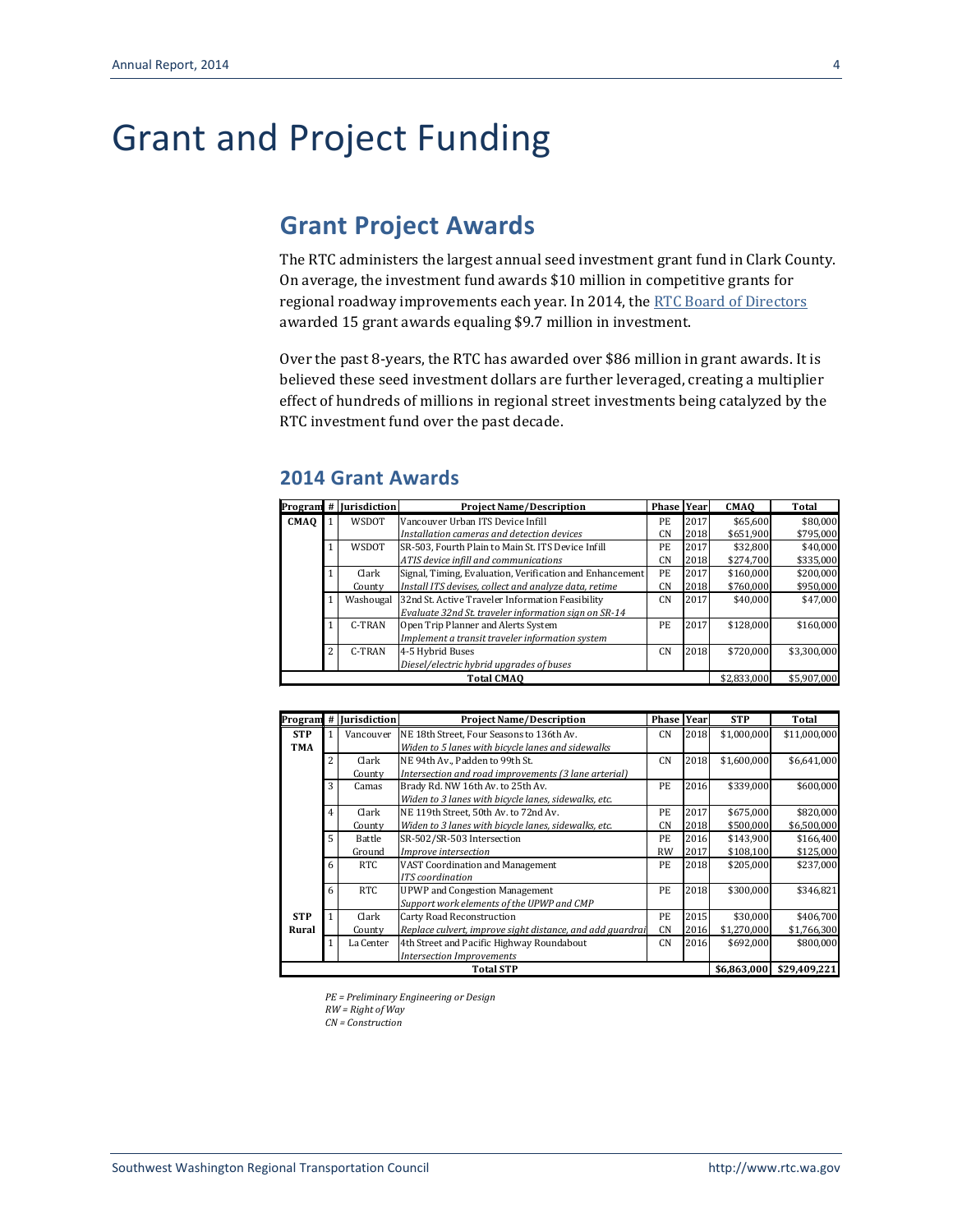#### **Regional Projects Moving Forward**

Through FFY 2014, local agencies obligated \$11.8 million in regional federal funds. This obligation level allowed the region to exceed the required statewide obligation target.

RTC staff also administere[d 18](http://www.rtc.wa.gov/programs/tip/amendments/)  [amendments](http://www.rtc.wa.gov/programs/tip/amendments/) to the 2014-2017 TIP to ensure regional projects had timely access to awarded grant funds.



#### **2015-2018 Transportation Improvement Program**

Th[e RTC Board of Directors](http://www.rtc.wa.gov/agency/board/) adopted the 2015-2018 Transportation Improvement [Program](http://www.rtc.wa.gov/programs/tip/) in October 2014 and programmed \$142 million in funds for regional transportation investment over the next four years.

#### **Major Freeway Investments Nearing Completion**

WSDOT completed a major project and also moved two regionally significant highway improvements towards construction in 2014. Final completion and opening of th[e Salmon Creek / NE 139th](http://www.wsdot.wa.gov/Projects/I5/ne134thi205/default.htm) Street Interchange project culminated years of WSDOT and Clark County partnership to build over \$136 million in regional transportation investment which alleviates congestion and opens the regional center for further growth and development. WSDOT also initiated construction for both the [SR-502 Widening](http://www.wsdot.wa.gov/projects/sr502/widening/) and I-205/18th [Street Interchange](http://www.wsdot.wa.gov/projects/i205/millplainto18th/) projects. Over \$90 million in state funds will be used for these regionally significant highway improvements, and are the las[t Nickel](http://www.wsdot.wa.gov/Projects/Funding/Nickel/) and [Partnership](http://www.wsdot.wa.gov/Projects/Funding/2005/) projects within the region.

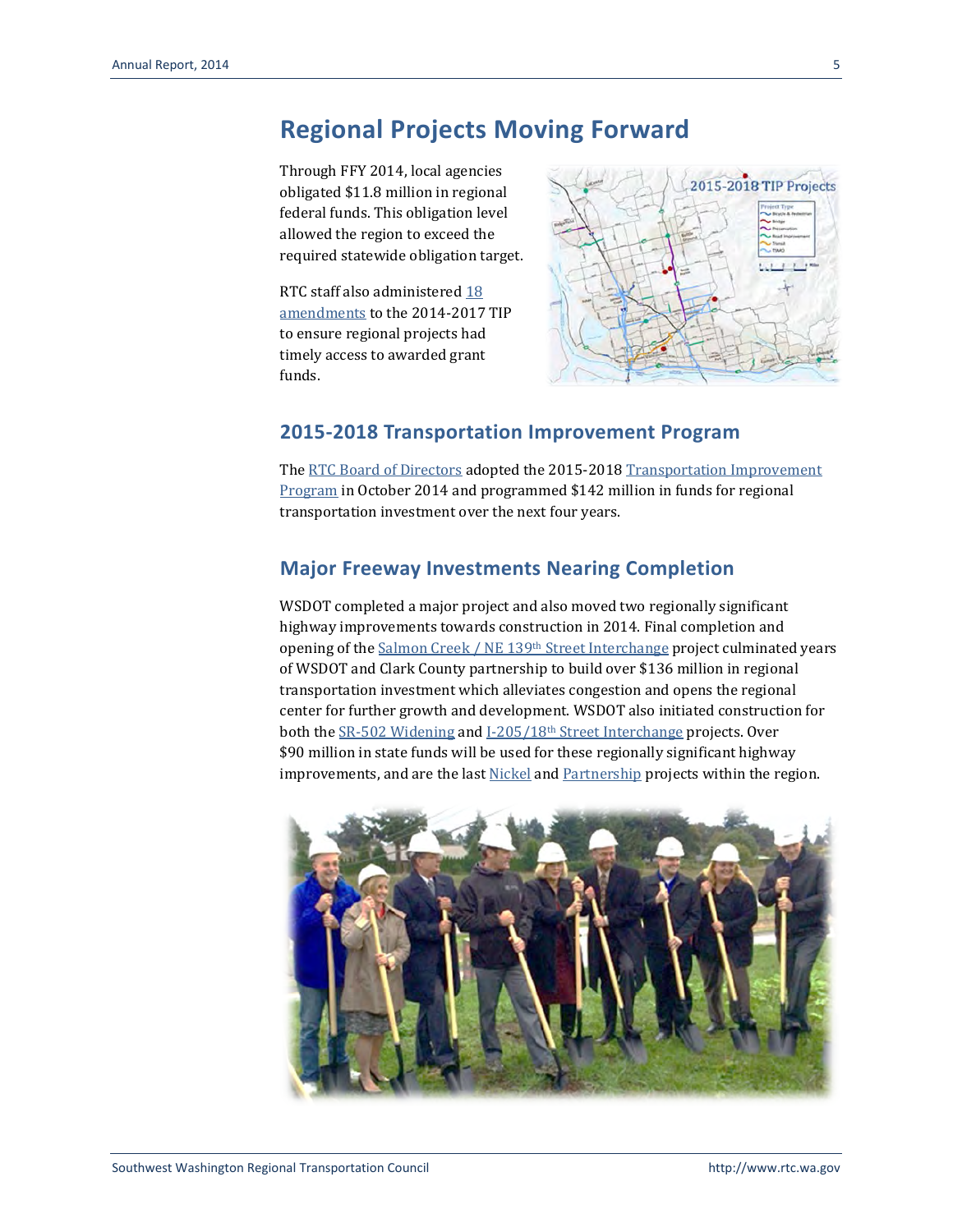# Regional Planning



Regional transportation planning is a primary responsibility of the RTC. Multiple long-range plans were developed within the RTC region through 2014 and are highlighted as follows. Each plan is designed to identify needs and smart investments to keep the region's regional transportation systems safe, accessible to all populations, and moving to support economic growth.

## **Regional Transportation Plans**

The entire 3-county RTC region was involved in majo[r Regional Transportation Plan](http://www.rtc.wa.gov/programs/rtp/) (RTP) updates in 2014. RTP's were adopted by th[e RTC Board of Directors](http://www.rtc.wa.gov/agency/board/) for all counties in the RTC region: Clark, Skamania and Klickitat Counties.







The RTP for Clark County was developed after adjusting for 20-year population and employment targets. The regional transportation strategies identified as needed in the next 20-years include a range of services and investments, equaling over \$1.7 billion in need (not including an updated I-5 bridge crossing). The multi-modal plan will serve as the blue-print for public and private investment in regional freeways and major roadways, transit systems, and technology solutions.

The Gorge region is facing needs for continued safety and major intersection access enhancements along SR-14 in each community, as well as strategic improvements to gain more efficient access to primary industrial and economic development lands. Monitoring of cross-river bridge activity and maintenance status is a need moving forward. Future needs for multi-modal improvements are projected at \$112 million in Skamania County and \$411 million in Klickitat County.

## **Human Services Transportation Plans**

Identifying strategies to address elderly, low-income, and social service transportation needs was advanced in 2014. A [Human Services Transportation Plan](http://www.rtc.wa.gov/programs/hstp/) was completed for the RTC's three-county region, which included recommendations for how best to serve the target customers in the coming years. RTC staff also helped facilitate a regional evaluation and ranking of thirteen Consolidated Public [Transportation Grant](http://www.wsdot.wa.gov/transit/grants) applications for public and private agency services providers to provide targeted services identified in the plan. The grant ranking recommendations were forwarded to the State for final grant awards; expected early 2015.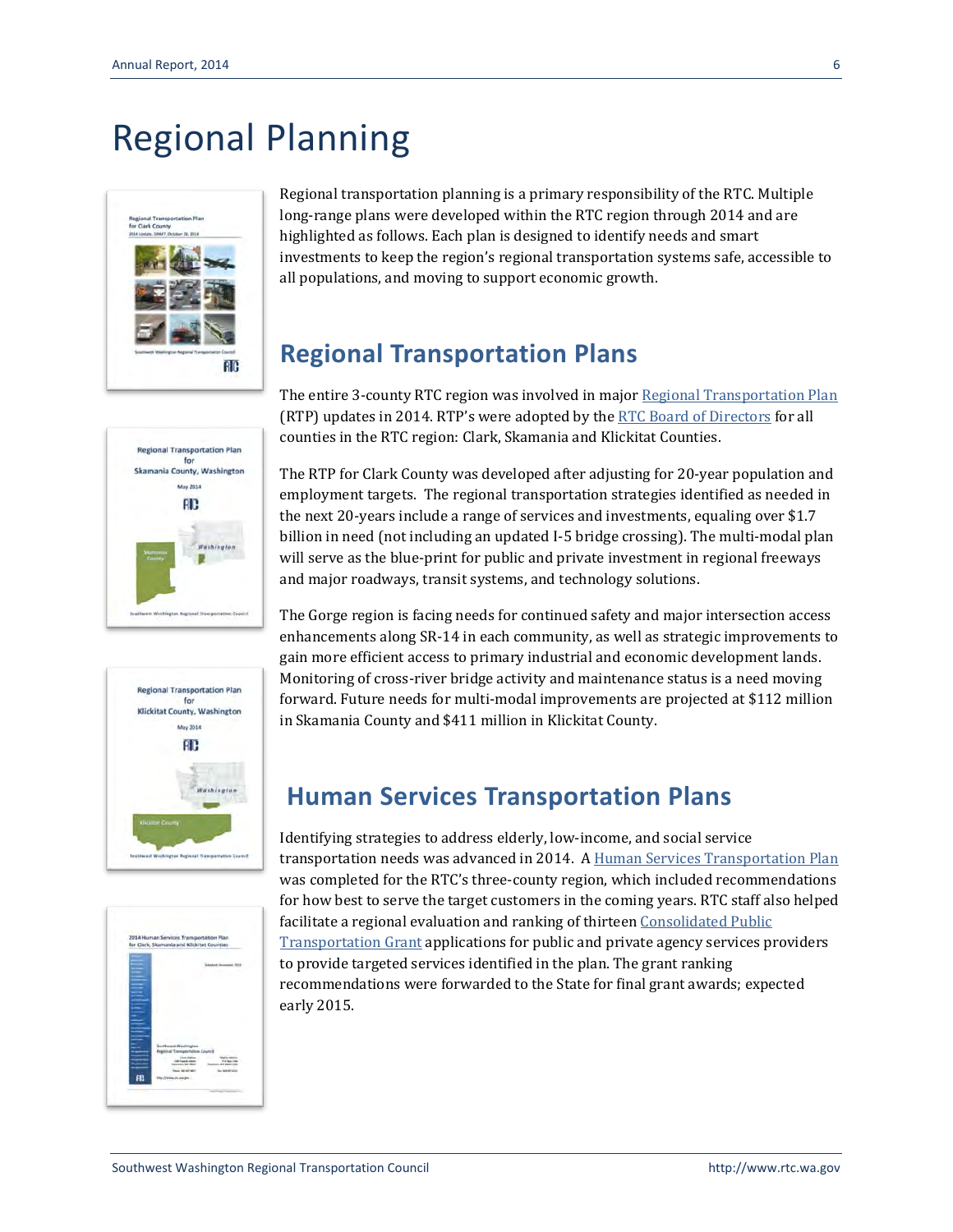

## **Safety Management Assessment**

Traffic Safety on regional roadways was evaluated as part of the bi-annual comprehensive [Safety Management Assessment for Clark County.](http://www.rtc.wa.gov/reports/safety/SafetyMgmt2014.pdf) In support of Target Zero safety goals, the RTC facilitated a series of targeted safety workshops to identify low-cost fixes to improve safety and major collision locations. RTC will continue to work with member agencies on grant opportunities to timely address the project priorities of the Plan.

## **Congestion Management Process**



Annual evaluation o[f traffic and congestion conditions](http://www.rtc.wa.gov/programs/cmp/) within Clark County was completed in July 2014. Overall, regional congestion levels appear to be stable, but increasing congestion on several major arteries (e.g., SR-14 east of I-205) is surfacing. Continued multi-modal investments are needed to address long-term mobility on these important regional corridors.

# **Vancouver Area Smart Trek (VAST)**



RTC worked closely with the [VAST](http://www.rtc.wa.gov/programs/vast/) agency partners to identify projects and develop funding applications for the partner agencies. \$2.1 million in federal funds were programmed in 2014 through the VAST process including projects for roadway and transit traveler information and signal optimization projects. Clark County Public Works Department was the 2014 recipient of a [Washington State Target Zero Safety](http://www.rtc.wa.gov/news/feature/?id=140521)  [Award](http://www.rtc.wa.gov/news/feature/?id=140521) for County traffic signal optimization projects, funded by federal grants distributed through the VAST program. Sharing of available transportation fiber among the VAST agencies has continued with a total of twenty nine sharing permits affecting 101 miles of fiber which has saved from \$15.2 to \$18.8 million compared to the VAST agencies building these projects separately



## **I-205 Corridor Study**

Completion of the I-205 Corridor Study culminated in the adoption of recommendations for managing traffic and transit operations in the corridor. The recommendations highlight a need for continued investment in major freeway access and merging location improvements (identified as I-205 Core projects), and those projects in addition to low cost striping and ramp meter projects are included in the RTP (2014 Draft). The study recommends WSDOT develop plans for nearterm and low-cost operational improvements (e.g., striping and ramp meters). Further, to enhance transit service and reliability, the study recommends initiation of a study to assess technical, policy engineering opportunities and constraints of bus on shoulder operations in the I-205 corridor. The RTC Board [of Directors](http://www.rtc.wa.gov/agency/board/) also adopted policies for evaluation and implementation of freeway ramp meters.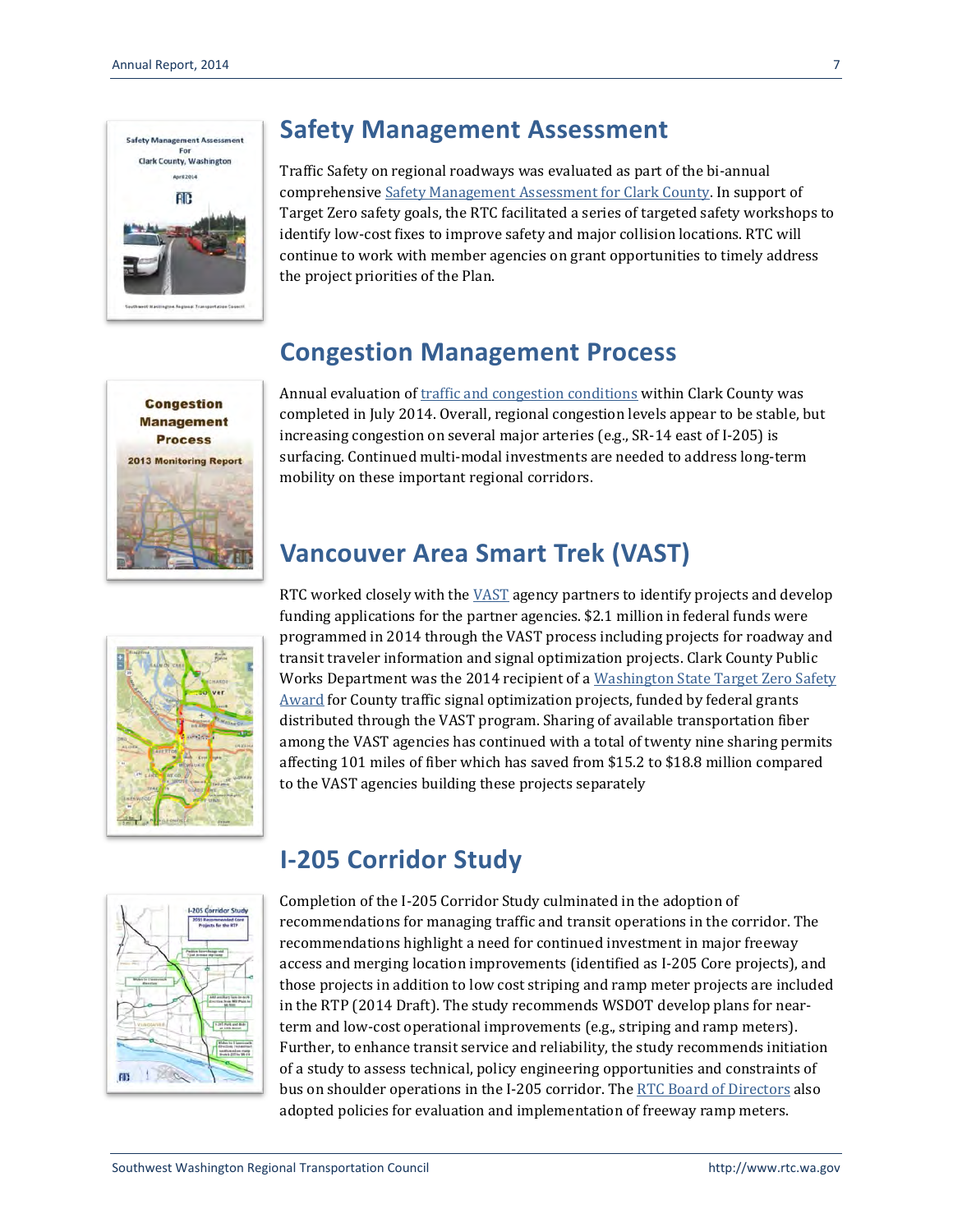# Technical Services

| 2014 Regional Transportation Plan Update. |   |              |
|-------------------------------------------|---|--------------|
|                                           |   | of love 1054 |
|                                           | m |              |

#### **Growth and Demographic Forecasting**

RTC staff provided technical services and analysis to member agencies in conjunction with th[e Clark County 2016 Comprehensive Plan Update](http://www.clark.wa.gov/Planning/2016update/index.html) process. A detailed travel forecast was produced for Clark County and became the basis for all transportation project development in the region with the adoption of the RTP Update. The new forecast is based on draft population and employment forecasts developed for the Clark County 2016 Comprehensive Plan Update and the most upto-date state agency and local jurisdiction transportation plans.

#### **Demographic and Trend Analysis**

RTC produced two demographic analysis reports which highlight the historic and future trends in population, transportation use trends, and other factors which relate to population preferences and multi-modal transportation uses now and into the future. Detailed forecasts were produced for the [Regional Transportation Plans](http://www.rtc.wa.gov/programs/rtp/) for each county in the RTC region.

#### **Traffic Counting and Data**

Traffic and collision count data collections efforts were completed in 2014. The RTC collects, stores, and makes available to all member agencies and the publi[c historical](http://www.rtc.wa.gov/data/traffic/)  [traffic count records.](http://www.rtc.wa.gov/data/traffic/) The count database was expanded in 2014 to 645 data locations, and an additional 90 new traffic counts were collected and added to the database. Through th[e VAST](http://www.rtc.wa.gov/programs/vast/) partnership efforts, additional software enhancements



[ar](http://www.rtc.wa.gov/data/traffic/)e now underway which will result in live traffic count feeds into the database structure.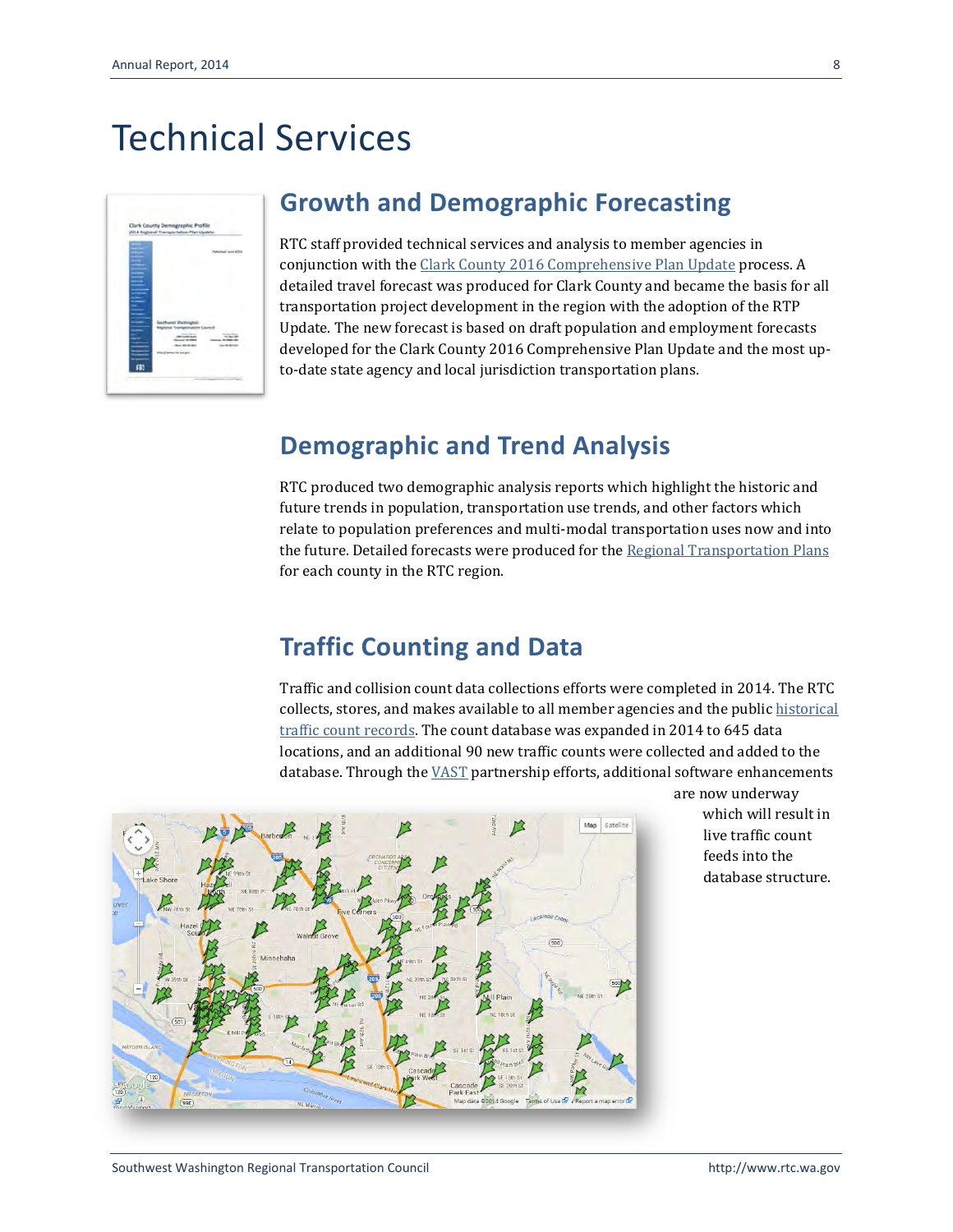#### **Regional Traffic Modeling**

A complete update to the [regional travel demand traffic](http://www.rtc.wa.gov/data/model/) model was coded and deployed in 2014 in conjunction with th[e Clark County Regional Transportation](http://www.rtc.wa.gov/programs/rtp/clark/) [Plan](http://www.rtc.wa.gov/programs/rtp/clark/) update. The updated model was calibrated to a forecast year 2035. A new traffic modeling software package was deployed [\(Emme4\)](http://www.inro.ca/en/products/emme/) and staff training and development for use of the new system was a priority throughout the year.

In addition to project related modeling, RTC staff were participants in statewide expert panels in the areas of regional modeling, cost/benefit analysis systems, and statewide traffic modeling. Due to RTC's expertise in this area, staff are regular participants in these regional and multi-state initiatives.



#### **Project Traffic Modeling**

RTC provided travel model forecasts for internal and external transportation studies and projects, including support for the following studies:

- RTC I-205 corridor study
- City of Vancouver SE  $1<sup>st</sup>$  St. project
- ◆ Clark County NE 179<sup>th</sup> St. Interchange area
- City of Vancouver NE  $137<sup>th</sup>$  Ave. project
- Clark County NE 159th St. extension

#### **Fee-for-Service**

RTC provides technical data and modeling services to private business on a pay-forservice basis. During 2014, the RTC processed 20 data requests and billed private vendors for direct hours of service, creating a net revenue stream to the RTC.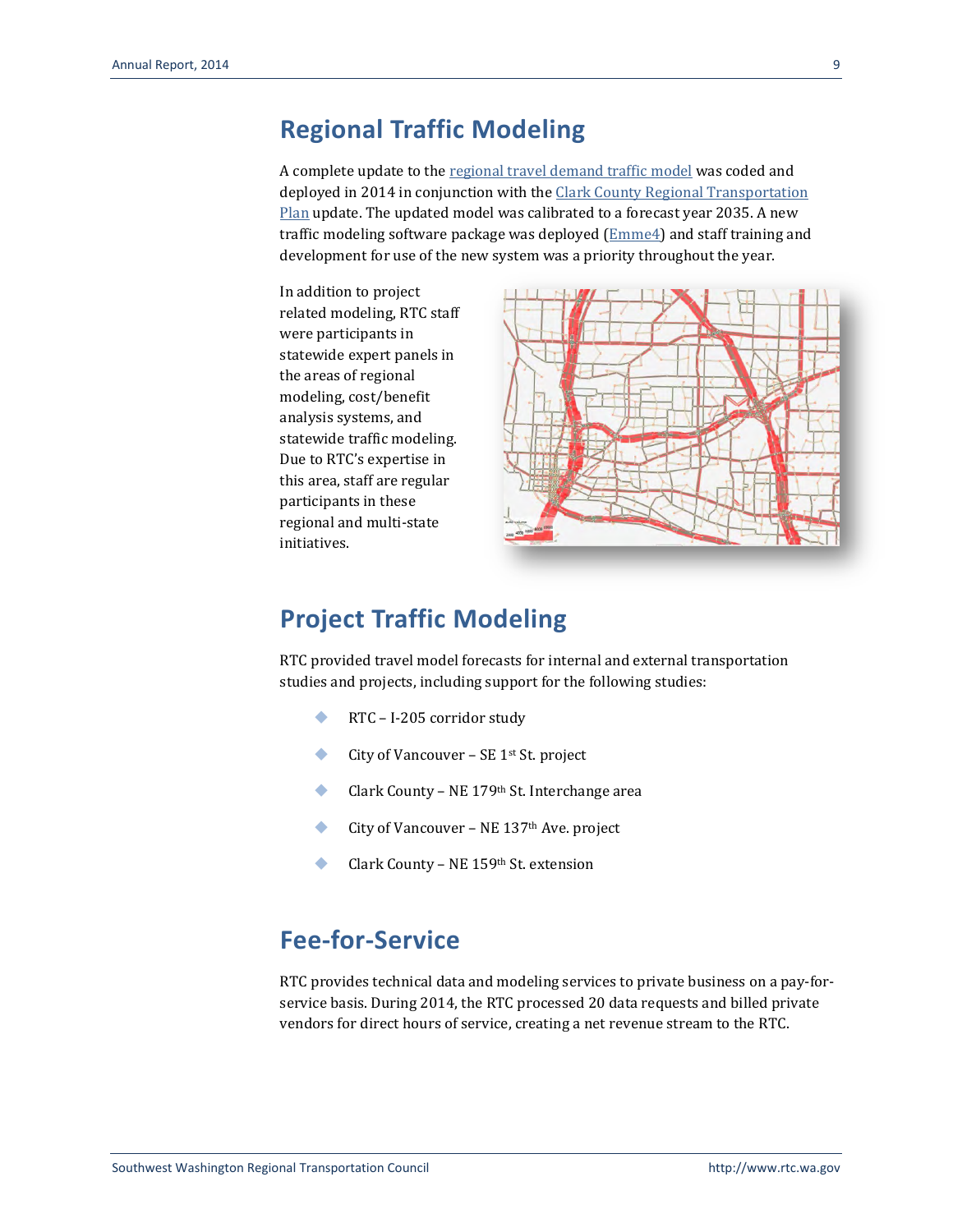# Regional Partnerships and Collaboration

### **Agency Outreach**

Opportunities for strengthening and building new partnerships with member agencies, affiliated agencies, and stakeholders were advanced in 2014. Significant efforts were put into information sharing of regional project priorities in concert with the Washington State legislative sessions. The RTC partnered with the Clark County Transportation Alliance and participated in numerous meetings and forums in pursuit of securing additional state and federal transportation funding for regional projects, including providing testimony at State legislative hearings and meetings. Outreach to other affiliated agencies and organizations such as the CREDC, ICC, MCEDD, local Chambers of Commerce, and related stakeholders within Clark County and the Columbia Gorge region continued to be emphasis area through 2014, with the goal of leveraging regional resources and information.

## **Regional Transportation Data Archive**

RTC continues to strengthen its existing partnership with Portland State University and the [Portal regional traffic data warehouse](http://portal.its.pdx.edu/Portal/) that is jointly sponsored by RTC and other regional transportation agencies. The Portal database is becoming a

significant asset for regional traffic data service and analysis. The key improvements to Portal in 2014 included the infill of missing speed and traffic data on the WSDOT freeway system and the addition of new Clark County traffic count data from their detection stations to publish the first arterial data in the Portal system.



## **Bi-State Collaboration**

The RTC jointly hosted three [Bi-State Coordination Committee](http://www.rtc.wa.gov/bistate/) meetings with Metro-JPACT. A range of topics were explored including: regional commute patterns, regional economic development initiatives, and regional community values. The findings of these meeting reports and discussions indicate that the Portland/Vancouver region is inextricably tied together economically, freight transportation wise, and that our values are mostly the same. Continued collaboration among agencies assigned to the Bi-State Committee is expected in 2015.